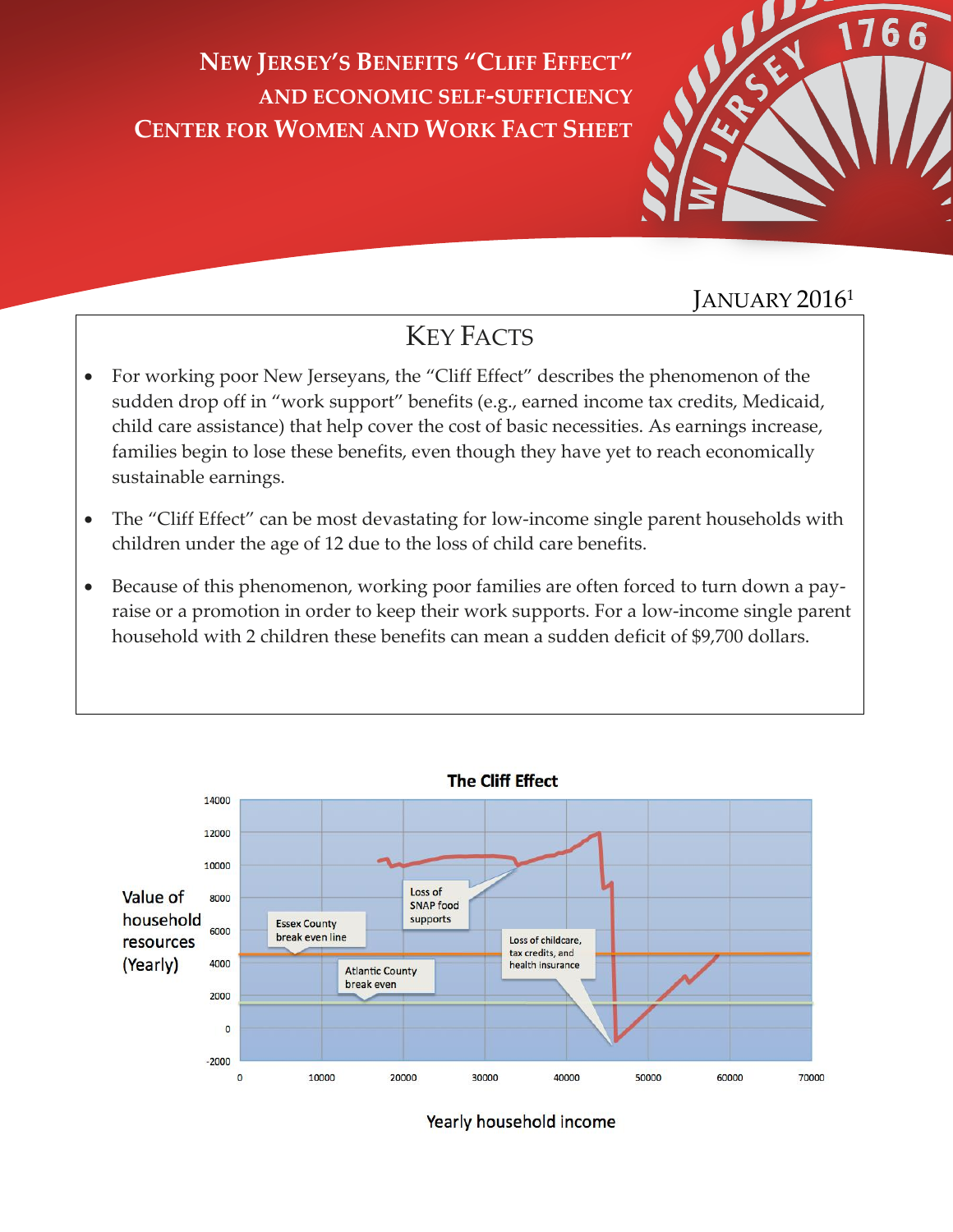#### **THE CLIFF EFFECT HURTS THE WORKING POOR**

- As the figure shows, for a low-income single mother of two, there is a sudden drop off in benefits as the hourly income reaches \$22.11 an hour or \$44k annually. However, self-sufficiency data supplied by the Center for Women's Welfare at the University of Washington shows that in order for this same household to stay out of deficit this same mother would need to make \$28.07 an hour. 2
- Self-sufficiency income data provides a much more realistic measure of how much money a single mother of two needs to survive in the average NJ county.<sup>3</sup>
- This can disincentivize families from taking a pay raise or a promotion that could lead to a better paying job and the gateway to the middle class.
- Nearly 1 million people now live in poverty in NJ, requiring public assistance to care for themselves and their families.<sup>4</sup>
- Households with children account for nearly two-thirds (62 percent) of all households below the self-sufficiency standard in New Jersey, even though less than half (46 percent) of all New Jersey households have children.
- More than half of all single mothers raising children alone (57 percent) lack adequate income.
- Almost half of working mothers who are low-income are employed in retail and service sector jobs that often pay low-wages, limit hours and fail to provide benefits such as health and paid sick leave. 5

#### **FROM THE FEDERAL POVERTY LINE TO THE SELF-SUFFICIENCY STANDARD**

- Eligibility for programs like SNAP and TANF depend on the Federal Poverty Line and not the amount of money a household needs to be self-sufficient.
- New Jersey's high housing costs and overall high cost of living make self-sufficiency less attainable than in other states.
- New Jersey's Earned Income Tax Credit is lost to a single mother of three if she makes \$40,500 dollars per year, while she would need \$58,384 to be self-sufficient without any public benefits.<sup>6</sup>